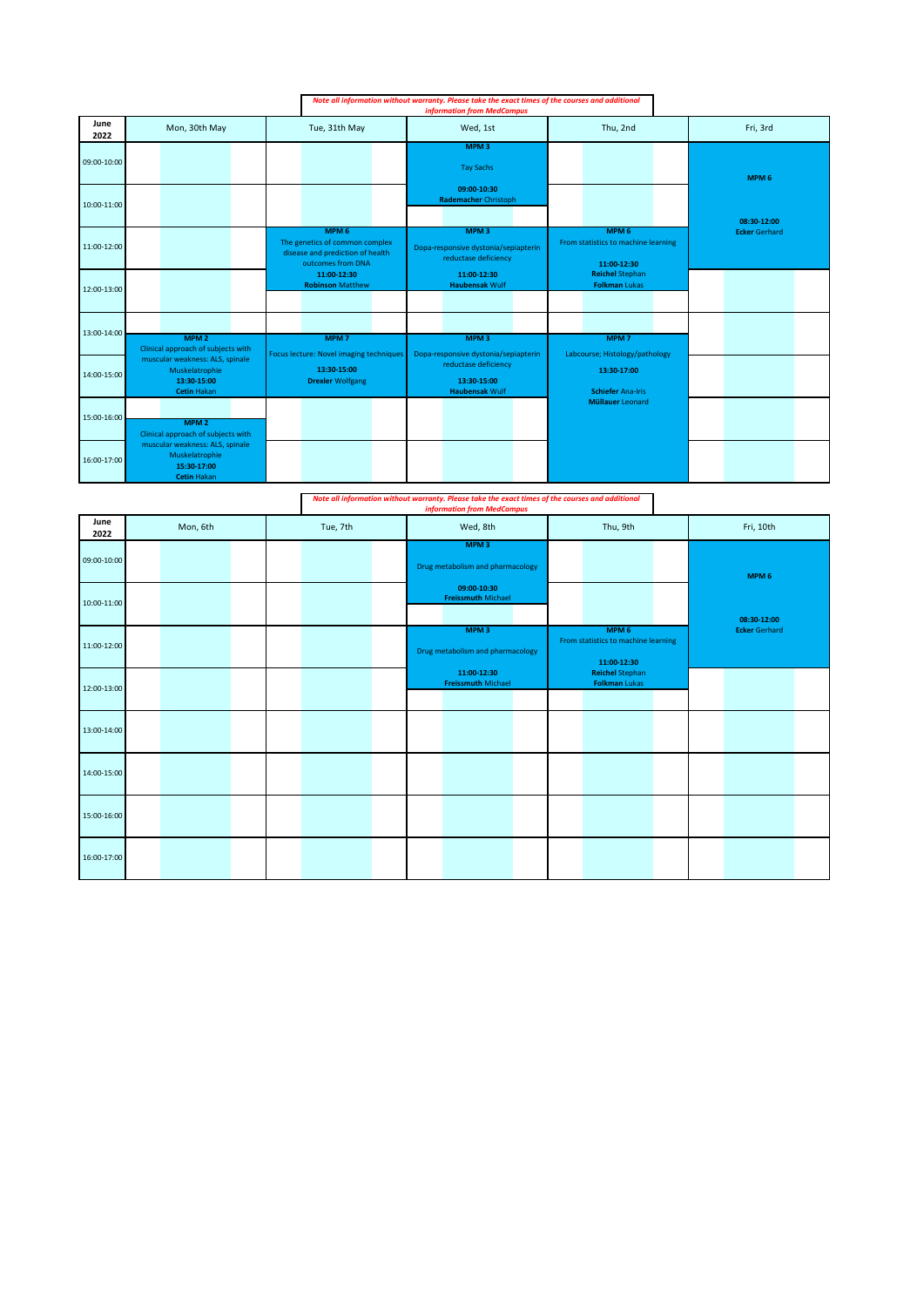|              |           |                                                                                                            | Note all information without warranty. Please take the exact times of the courses and additional<br><b>information from MedCampus</b> |           |           |  |  |
|--------------|-----------|------------------------------------------------------------------------------------------------------------|---------------------------------------------------------------------------------------------------------------------------------------|-----------|-----------|--|--|
| June<br>2022 | Mon, 13th | Tue, 14th                                                                                                  | Wed, 15th                                                                                                                             | Thu, 16th | Fri, 17th |  |  |
| 09:00-10:00  |           |                                                                                                            |                                                                                                                                       |           |           |  |  |
| 10:00-11:00  |           | MPM <sub>6</sub><br>Spatial analysis of tissues and organs                                                 |                                                                                                                                       |           |           |  |  |
| 11:00-12:00  |           | 11:00-12:30<br><b>Rendeiro Andre</b>                                                                       |                                                                                                                                       |           |           |  |  |
| 12:00-13:00  |           |                                                                                                            |                                                                                                                                       |           |           |  |  |
| 13:00-14:00  |           | MPM <sub>7</sub><br><b>Basic lecture/Seminar: Precision</b>                                                |                                                                                                                                       |           |           |  |  |
| 14:00-15:00  |           | medicine in clinical routine, examples<br>13:30-15:00<br><b>Salzer Elisabeth</b><br><b>Hutter Caroline</b> |                                                                                                                                       |           |           |  |  |
| 15:00-16:00  |           |                                                                                                            |                                                                                                                                       |           |           |  |  |
| 16:00-17:00  |           |                                                                                                            |                                                                                                                                       |           |           |  |  |
|              |           |                                                                                                            | Note all information without warranty. Please take the exact times of the courses and additional<br><b>information from MedCampus</b> |           |           |  |  |
| June         | Mon, 20th | Tue, 21th                                                                                                  | Wed, 22th                                                                                                                             | Thu, 23th | Fri, 24th |  |  |

| June<br>2022 | Mon, 20th | Tue, 21th                                                               | Wed, 22th | Thu, 23th                                                                                            | Fri, 24th            |
|--------------|-----------|-------------------------------------------------------------------------|-----------|------------------------------------------------------------------------------------------------------|----------------------|
| 09:00-10:00  |           |                                                                         |           |                                                                                                      | MPM <sub>6</sub>     |
| 10:00-11:00  |           | MPM <sub>6</sub><br>Complexity science and population-scale<br>modeling |           | MPM <sub>6</sub><br>Preparing for bioinformatic aspects of a<br>Master and PhD thesis<br>11:00-12:30 | 08:30-12:00          |
| 11:00-12:00  |           | 11:00-12:30<br><b>Thurner Stefan</b>                                    |           | <b>Reichel Stephan</b><br><b>Schäfer Moritz</b>                                                      | <b>Ecker Gerhard</b> |
| 12:00-13:00  |           |                                                                         |           |                                                                                                      |                      |
| 13:00-14:00  |           | MPM <sub>7</sub><br><b>Basic lecture/Seminar: Precision</b>             |           | MPM <sub>7</sub><br><b>Excursion to tumor board</b><br>depending on the shedule                      |                      |
| 14:00-15:00  |           | medicine in clinical routine, examples<br>13:30-16:00                   |           | <b>Prager Gerald</b><br><b>Müllauer Leonard</b><br><b>Preusser Matthias</b>                          |                      |
| 15:00-16:00  |           | Gojo Johannes<br><b>Prager Gerald</b>                                   |           |                                                                                                      |                      |
| 16:00-17:00  |           |                                                                         |           |                                                                                                      |                      |